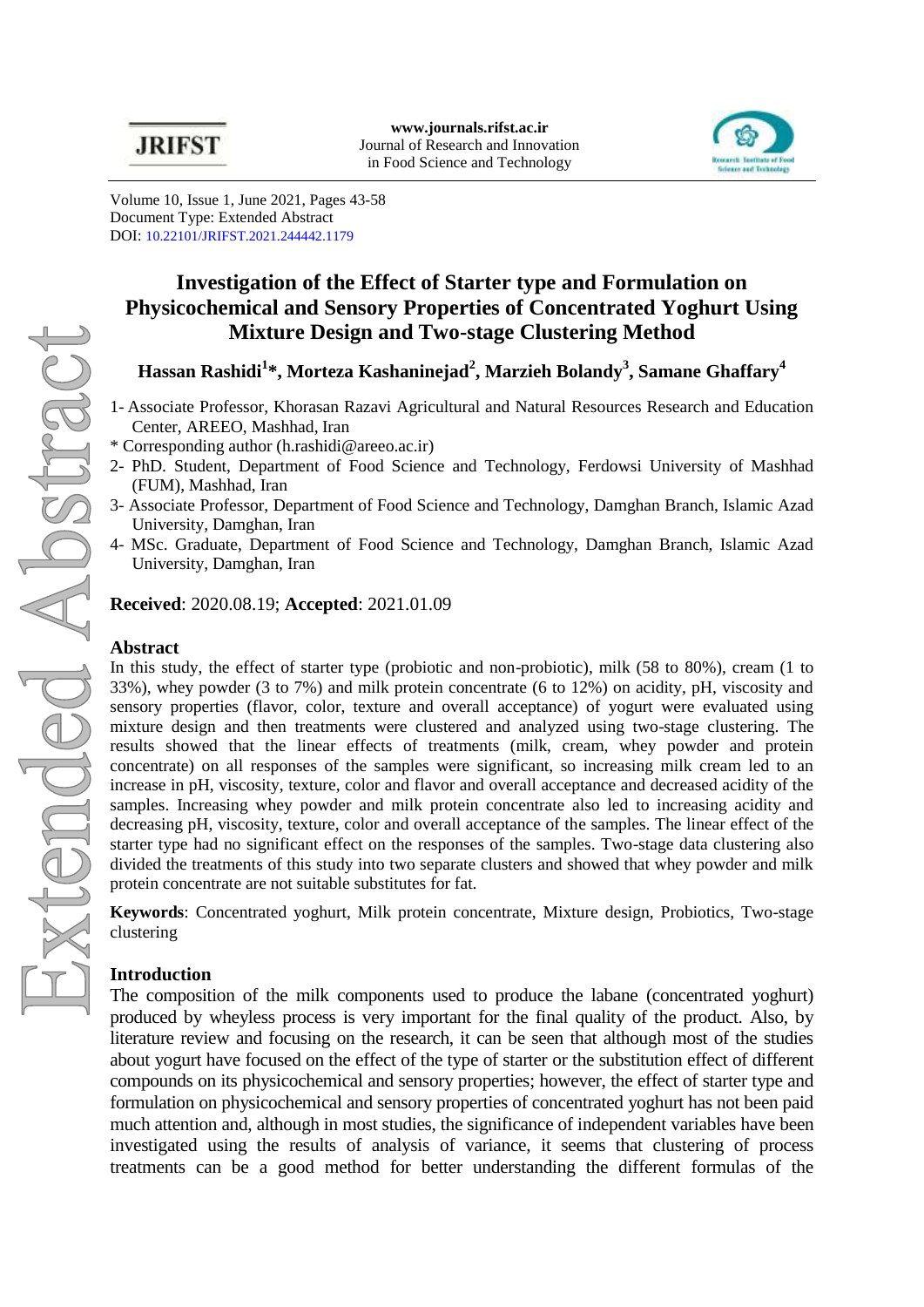concentrated yoghurt with the desired features. [Banykó & Vyletělová](#page-2-0) (2009) used clustering analysis to evaluate the source of Bacillus cereus and Bacillus licheniformis isolated from raw milk, pasteurized milk and yogurt. [Bayarri, Carbonell, Barrios, & Costell](#page-2-1) (2011) also examined the effect of sensory properties of yogurt on the consumer acceptance using clustering analysis. Therefore, in general, in order to properly understand the conditions of industrial production in research, it is necessary to have an analysis of the effect of all production treatments. Therefore, in this study, due to the importance of the production of stained yogurt with the appropriate physicochemical and textural characteristics, in this study, the effect of starter type (probiotic and non-probiotic), milk (58 to 80%), cream (1 to 33%), whey powder (3 to 7%) and milk protein concentrate (6 to 12%) on acidity, pH, viscosity and sensory properties (flavor, color, texture and overall acceptance) of yogurt were evaluated using mixture design and then treatments were clustered and analyzed using two-stage clustering.

## **Materials and methods**

In order to prepare concentrated yoghurt samples, cream, whey powder and milk protein concentrate were added to milk in proportions according to the experimental design. The final dry matter of all samples was constant at 25%. The samples were then homogenized at 50 °C and pasteurized for 30 min at 85 °C and then cooled to 43-45 °C. Commercial and probiotic starter bacteria were added to the prepared formulation (equivalent to 2% of primary milk) according to the manufacturer's instructions and kept at 43-45 °C for 3-4 h. After reaching the desired acidity, they were gently stirred again and then packed in a 200 g plastic container. The produced concentrated yoghurt was transferred to the refrigerator for cooling and storage, and after 24 h, the desired tests were performed on it [\(Hardi & Slacanac, 2000\)](#page-2-2).

The pH of the samples was measured according to Iranian National Standard No. 2852 [\(Iranian National Standards Organization \[ISIRI\], 2006\)](#page-2-3). The viscosity of samples was evaluated at the strain-controlled mode to obtain shear stress versus shear rate data according to the method introduced by [Akın, Akın, & Kırmacı](#page-2-4) (2007). Sensory characteristics of the yogurt including flavor, color, texture, and general acceptance were assessed using a 5-point hedonic test by 10 trained panelists at the room temperature.

### **Experimental design**

In this study, the optimal mixture design was performed by Design Expert software (Version 10.0.1) to observe the effect of starter type (probiotic and non-probiotic), milk (58 to 80%), cream (1 to 33%), whey powder (3 to 7%) and milk protein concentrate (6 to 12%) on acidity, pH, viscosity and sensory properties (flavor, color, texture and overall acceptance) of yogurt. Therefore, the purpose of this methodology was to clarify how the interested properties were affected by the alteration of selected gums in mixture components [\(Nardi, Acchar, & Hotza,](#page-2-5)  [2004\)](#page-2-5). Then treatments were clustered and analyzed using two-stage clustering.

### **Results and discussion**

The results showed that the linear effects of treatments (milk, cream, whey powder and protein concentrate) on all responses of the samples were significant, so that increasing milk cream led to an increase in pH, viscosity, texture, color and flavor and overall acceptance and decreased acidity of the samples. Increasing whey powder and milk protein concentrate also led to increasing acidity and decreasing pH, viscosity, texture, color and overall acceptance of the samples. The linear effect of the starter type had no significant effect on the responses of the samples. Two-stage data clustering also divided the treatments of this study into two separate clusters and showed that whey powder and milk protein concentrate are not good substitutes for fat. [Fig.](#page-2-6) (1) also shows a diagram of the effect of quantitative and qualitative variables on the clustering of concentrated yoghurt samples.